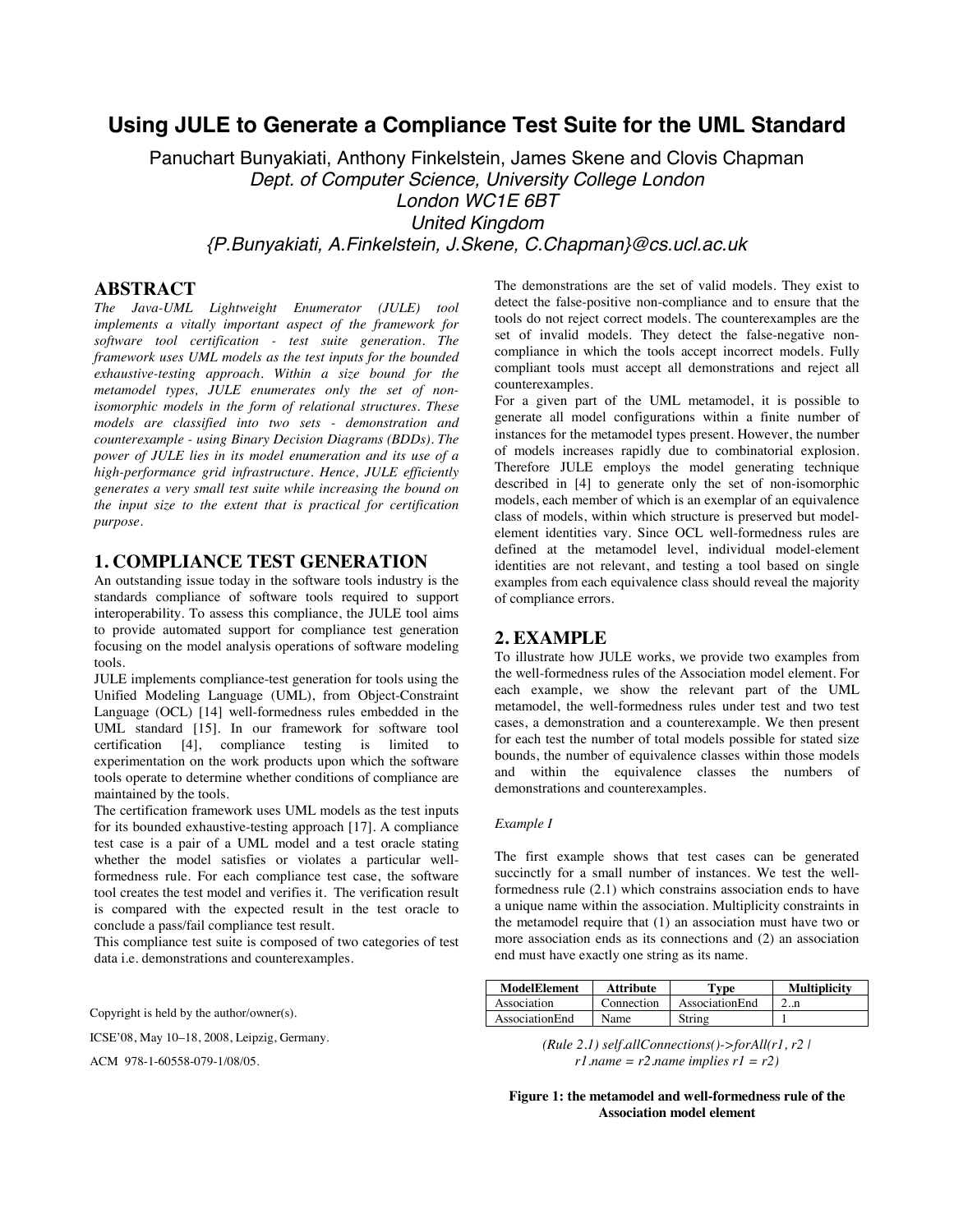Table 1 lists the numbers of possible models, test cases, demonstrations and counterexamples for models having a single association, *n* association ends and *n* strings.

| n  | Total    | Test cases | Demonstration | Counterexample |
|----|----------|------------|---------------|----------------|
| 2  | 4        | 2          |               |                |
| 3  | 108      | 6          | 3             | 3              |
| 4  | 2816     | 15         | 7             | 8              |
| 5  | 81250    | 28         | 13            | 15             |
| 6  | 2659392  | 55         | 24            | 31             |
| 7  | 98825160 | 90         | 39            | 51             |
| 8  | 4.14e10  | 154        | 64            | 90             |
| 9  | 1.94e11  | 240        | 98            | 142            |
| 10 | 1.01e13  | 378        | 150           | 228            |
| 11 | 5.80e14  | 560        | 219           | 341            |
| 12 | 3.64e16  | 847        | 322           | 525            |

**Table 1: the size of the test suite for rule 2.1**

For n=3, three sets of model elements (referred to as model element domains) are created including a singleton set for association model element i.e. self, a set of three association end model elements - associationend0, associationend1 and associationend2 and a set of three name model elements -name0, name1 and name2. Out of 108 possible models that can be constructed by assigning elements in a model element domain as attributes of other elements in another domain according to metamodel, JULE generates only six non-isomorphic models. Classifying these non-isomorphic models results in three demonstrations which each association end of an association has its own unique name. The other three models are counterexamples in which two or more distinct association ends of an association share a common name. This non-isomorphic generation significantly reduces the size of the test suite. When we increase the size to, for example, seven, the size of the test suite may be reduced from 98 million structures to only 90.



**Figure 2: a demonstration for rule 2.1**



**Figure 3: a counterexample for rule 2.1**

*Example II*

The second example shows that it is possible to generate a test suite for set of rules that constrain the same set of model elements. The aggregation attribute of an association end specifies whether the instance on the association end is an aggregation. Three possibilities are that, the instance is an aggregate, a composite or a part. The sizes of the instances may be varied but there will be a fix number of aggregation kinds, which is three i.e. aggregate, composite and none. For example, consider the rule (2.2) stating that "at most one AssociationEnd may be an aggregation or composition" and the rule (2.3) "if an Association has three or more AssociationEnds, then no AssociationEnd may be an aggregation or composition."

| <b>ModelElement</b> | <b>Attribute</b> | 'Uvpe           | <b>Multiplicity</b> |
|---------------------|------------------|-----------------|---------------------|
| Association         | Connection       | AssociationEnd  | 2.n                 |
| AssociationEnd      | aggregation      | AggregationKind |                     |

*(Rule 2.2) self.allConnections()->select (aggregation=AggregationKind.aggregate or*  $aggregation = Aggregation$ *Kind.composite* $)$ ->size()  $\leq$  1 *(Rule 2.3) self.allConnections()->size() >= 3 implies self.allConnections()->forAll (aggregation = AggregationKind.none)*

#### **Figure 4: the metamodel and well-formedness rules for the Association model element**

Out of 108 possible configurations that can be constructed from an association and three association ends, JULE generates 20 non-isomorphic models, 14 models more than those of the first example. This is due to the fact that association kind of the association ends is now significant, limiting structural equivalence.

**Table 2: the size of the test suite for rule 2.2 and 2.3**

| N                                                                                                    | Total    | Test cases | a  | b   | c   | d        | e  |     |
|------------------------------------------------------------------------------------------------------|----------|------------|----|-----|-----|----------|----|-----|
| 2                                                                                                    | 9        | 6          | 3  | 3   | 6   | $\Omega$ | 3  | 3   |
| 3                                                                                                    | 108      | 20         | 8  | 12  | 11  | 9        | 6  | 14  |
| 4                                                                                                    | 891      | 45         | 13 | 32  | 17  | 28       | 9  | 36  |
| 5                                                                                                    | 6318     | 84         | 18 | 66  | 24  | 60       | 12 | 72  |
| 6                                                                                                    | 41553    | 140        | 23 | 117 | 32  | 108      | 15 | 125 |
| 7                                                                                                    | 262440   | 216        | 28 | 188 | 41  | 175      | 18 | 198 |
| 8                                                                                                    | 1620567  | 315        | 33 | 282 | 51  | 264      | 21 | 294 |
| 9                                                                                                    | 9880866  | 440        | 38 | 402 | 62  | 378      | 24 | 416 |
| 10                                                                                                   | 59816637 | 594        | 43 | 551 | 74  | 520      | 27 | 567 |
| 11                                                                                                   | 3.60e8   | 780        | 48 | 732 | 87  | 693      | 30 | 750 |
| 12                                                                                                   | 2.16e9   | 1001       | 53 | 940 | 101 | 900      | 33 | 968 |
| Column: $a - Rule$ 2.2 demonstrations $b - Rule$ 2.2 counterexamples, $c - Rule$ 2.3 demonstrations. |          |            |    |     |     |          |    |     |

Column: a – Rule 2.2 demonstrations b – Rule 2.2 counterexamples, c – Rule 2.3 demonstrations, d – Rule 2.3 counterexamples, e – Rule 2.2 and 2.3 demonstrations, f – Rule 2.2 and 2.3 counterexamples

In Figure 5, one association end is an aggregation. While in Figure 6, the association has three association ends and none of them is an aggregation or composition. Therefore, both models are demonstrations. In Figure 7, one of three association ends is an aggregation which is not allowed; therefore, this model is a counterexample.



**Figure 5: a demonstration for the rule 2.2 and 2.3**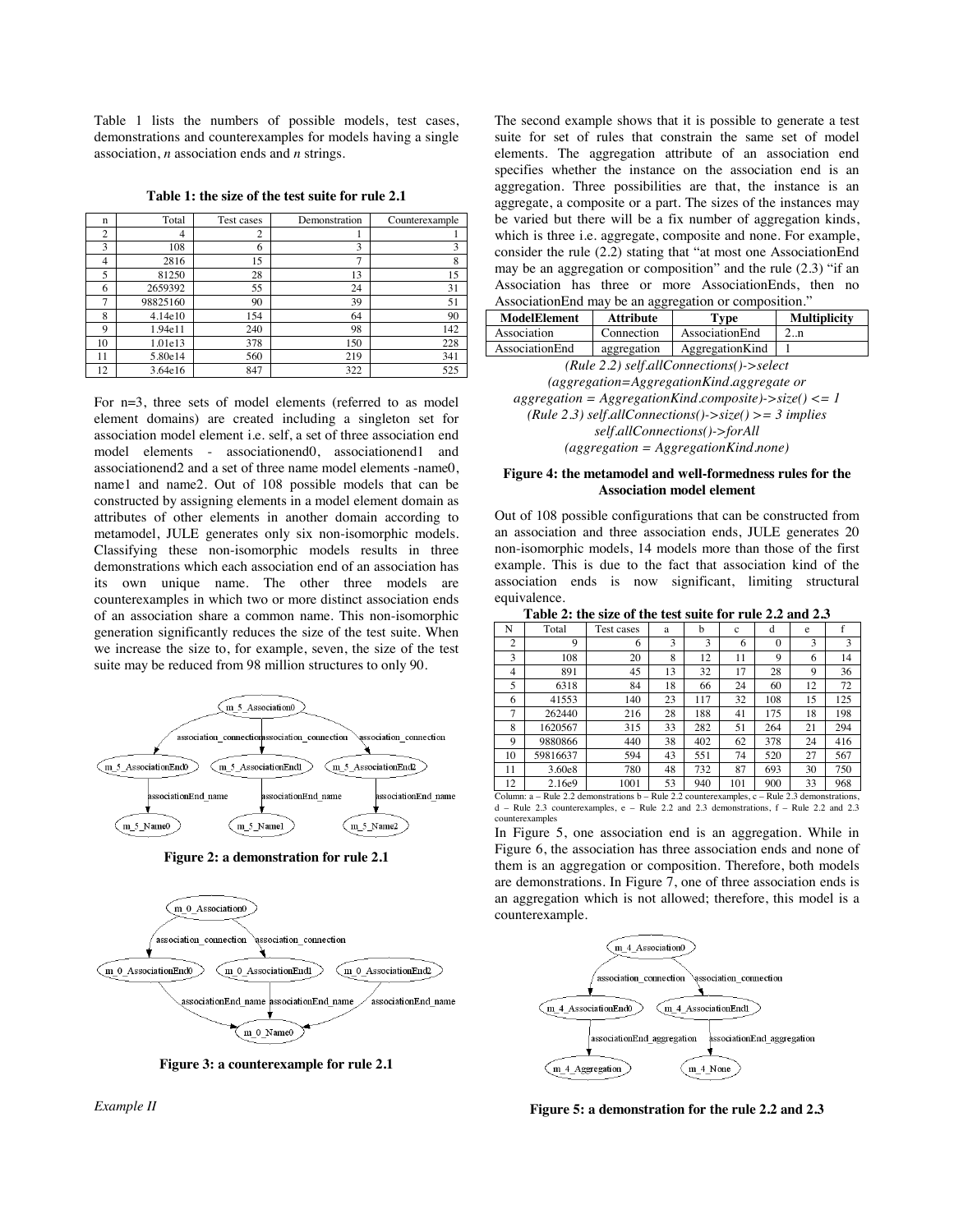

**Figure 6: another demonstration for rule 2.2 and 2.3**



**Figure 7: a counterexample for the rule 2.2 and 2.3**

# **3. HOW JULE WORKS**

JULE is an OCL language processor built on top of the UCLUML repository [16]. Given an OCL statement, JULE constructs a Java program that generates the test data and a Relational Manipulation Language (RML) program [2] that produces the test oracle. This process is performed by the four components of JULE: the OCL translator; the combinatorial package; Crocopat [2] a tool for relational computation based on BDDs; and JUnit [11] generator as described below.

#### **3.1 Translating the well-formedness rules**

The parser implemented in JULE constructs syntax trees from OCL statements based on the OCL metamodel. The results of the parsing are annotated syntax trees that have the instances of the OCL metamodel as the nodes and the terms of the parsed OCL statement as the attribute values. These annotated syntax trees reference the structure of the metamodel stored in the UCLUML repository. This information includes the types, relationships and multiplicity constraints present in the UML metamodel.

**Table 3: the OCL-RML translation examples**

| <b>OCLExpression</b>         | OCL                                                          | RML                                                                                  |
|------------------------------|--------------------------------------------------------------|--------------------------------------------------------------------------------------|
| PropertyCallExp              | self.name                                                    | name(self.X)                                                                         |
| OperationCallExp             | self.allConnections()                                        | allConnections(self,X)                                                               |
| LibraryOperation-<br>CallExp | $self.name = 't \vee ger'$                                   | name(self,X) & @"tyger"(X)                                                           |
| LibraryOperation-<br>CallExp | $self.name = 'tyger' implies$<br>$not(self.name = 'tigger')$ | $Name(self, X) \& @ "tvger"(X) ->$<br>$!(name(self,X) \& @ "tigger"(X))$             |
| IteratorExp                  | self.allConnections()->forAll<br>$(r   r.name = self.name)$  | $FA(r, all connections(self,r)$ -><br>$(name(r, X) \& name(self, Y) \&$<br>$=(X,Y))$ |
| IteratorExp                  | self.allConnections()->select<br>$(r   r.name = self.name)$  | $allConnections(self,r)$ &<br>name(r,X) & name(self,Y) &<br>$=(X,Y)$                 |

JULE then produces the Java program for enumerating test data according to this information. Also, JULE systematically translates the OCL statement to an RML program using translation rules; examples are shown in Table 3. These rules recursively replace the sub-trees of the OCL syntax trees with the groups of the RML nodes that are semantically equivalent to them.

## **3.2 Enumerating the test data**

The test generating program invokes the combinatorial package to enumerate the models of all possible configurations under the bound to the given instance size. The combinatorial package implements algorithm for partition-multiplication that produces only non-isomorphic models. In essence, this algorithm for partition-multiplication performs in two steps: the partitioning of each relationship and then the multiplication of the partitions. The partitioning is the generation and selection of a nonisomorphic subset of the power set of *E*, where *E* is the set of the edges in the complete bipartite graph between the two sets of related model elements. The multiplication produces the Cartesian product of the sets of partitions results in the partitioning step. This product is the complete set of nonisomorphic test input.

### **3.3 Classifying the relational structures**

JULE produces the test oracles by solving the satisfaction of the models to the well-formedness rules. The models and the RML program are submitted to Crocopat which returns the results indicate whether a model is a demonstration or a counterexample. As the test input can become very large, JULE slices this set of test input into hundreds of parts, each part contains only one model, and schedules them to the UCL Condor pool [5], a distributed job scheduling and resource management system. This helps producing the test oracle very quickly even for a very large number of test inputs. This technique is of course reliant on the availability of a large number of computational resources.

#### **3.4 Testing**

JULE uses JUnit, a framework for automating unit testing, to execute the test suite. JULE displays each test case as a graph generated using dot [8], and in Rigi Standard Format (RSF) [18] and generates the JUnit test files that invoke the API of the tool under test to create the test model, invoke the verification method of the tool under test, compare the verification result with the test oracle and report the test results. JULE requires a user to provide the body of the model constructing methods such as *createClassifier()* and *setConnection(Association a, AssociationEnd e)* which differ from one tool to another.

# **4. RELATED WORKS**

#### **4.1 Light-weight formal method tools**

Tools such as USE [9], Alloy Analyzer [10] and the VDM-SL Toolbox [7] may be used to analyze the specification of software systems. These tools are light-weight because they are not designed for proving the correctness or analyzing the soundness and completeness of the specification. But relying on the smallscope hypothesis [10], these tools rather support the assertion of the specifications by finding a model that satisfy the constraints ensuring that legal states are not completely ruled out or finding a counterexample to reveal flaws in the specifications. These tools are not testing tools; however, JULE relies on the same small-scope hypothesis.